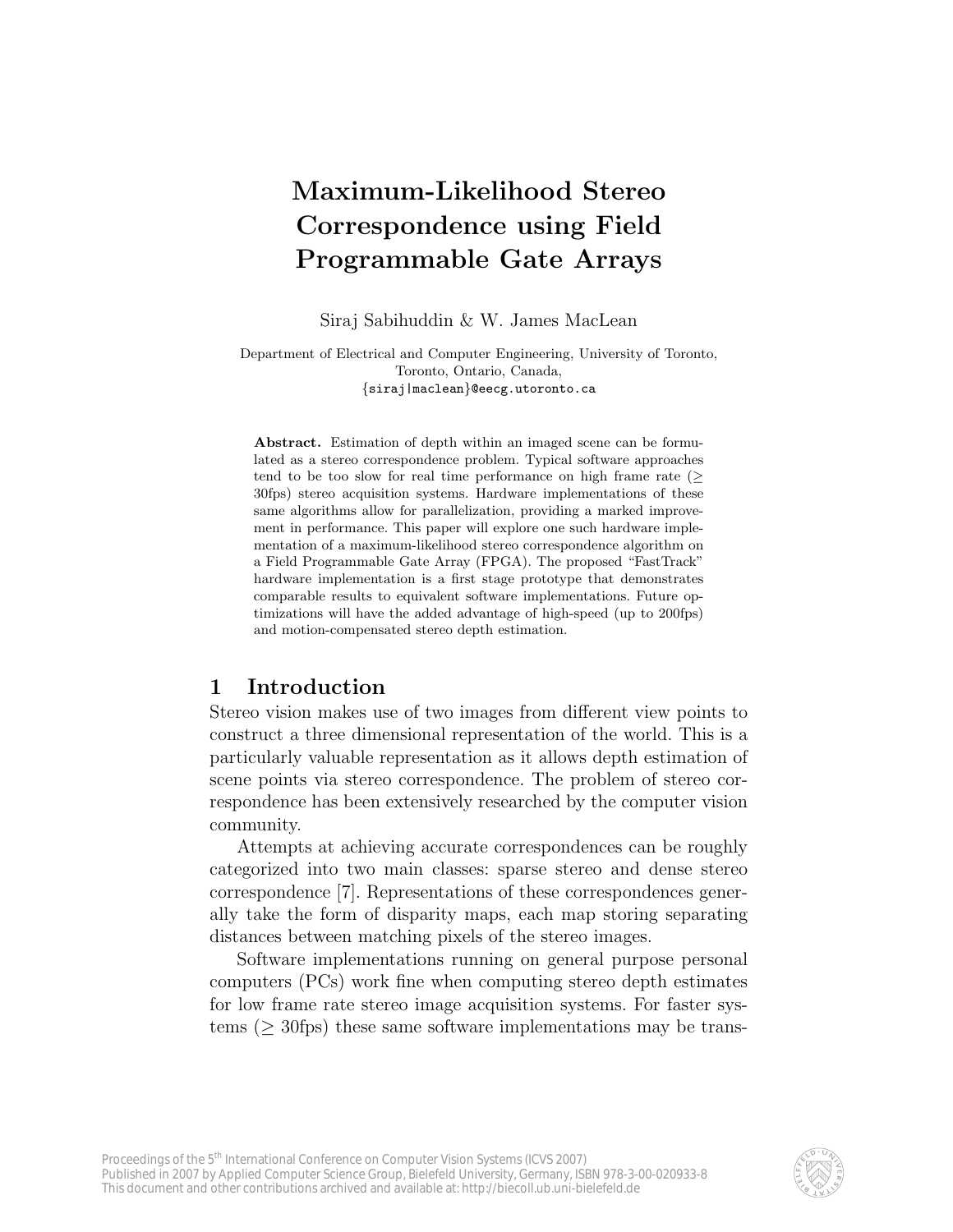lated to customized hardware. Platforms based on Field Programmable Gate Arrays (FPGAs) are popular choices for such hardware. Several such FPGA-based solutions to the stereo correspondence problem have been explored by the vision community in the past,  $[2, 3, 5, 6]$  are some examples.

This paper will explore another hardware-based approach that makes use of a maximum-likelihood stereo depth estimation algorithm to compute dense disparity maps on FPGAs for high frame rate stereo correspondence. The proposed implementation, referred to as "FastTrack", is a first stage prototype that produces comparable results to existing software implementations. Future optimizations of this prototype are aimed at achieving high frame rate (up to 200fps) motion-compensated stereo estimation.

## 2 Maximum-Likelihood Stereo Vision

Dense stereo correspondence may be performed using a maximumlikelihood formulation. One such formulation has been presented by Cox [1], who argued that a Dynamic Programming based Maximum-Likelihood (DPML) approach applied to pixel intensities can produce good stereo depth estimates.

Given two images, left and right, from a binocular stereo camera, we note that most pixels in the left camera image can be matched to a corresponding pixel in the right. Under ordinary conditions, such correspondence requires a search over an entire image for each pixel disparity estimate. Rectification reduces the search space to a region along an epipolar line [4].

The left-right pixel pair that maximize the likelihood metric represent a stereo correspondence that may be used to compute the disparity. However, a correspondence may not be possible for all pixels due to occlusions. Appropriately, a fixed occlusion penalty is often used as a threshold for a positive correspondence.

Maximizing the likelihood is equivalent to minimizing a cost function. The cost represents the degree of difference between two pixels from the stereo image pair and is defined by Equation (1), with its associated occlusion penalty, Equation (2).

$$
NOC(I_l(x), I_r(x+d), \sigma^2) = \frac{(I_l(x) - I_r(x+d))^2 \sigma^2}{4}
$$
 (1)

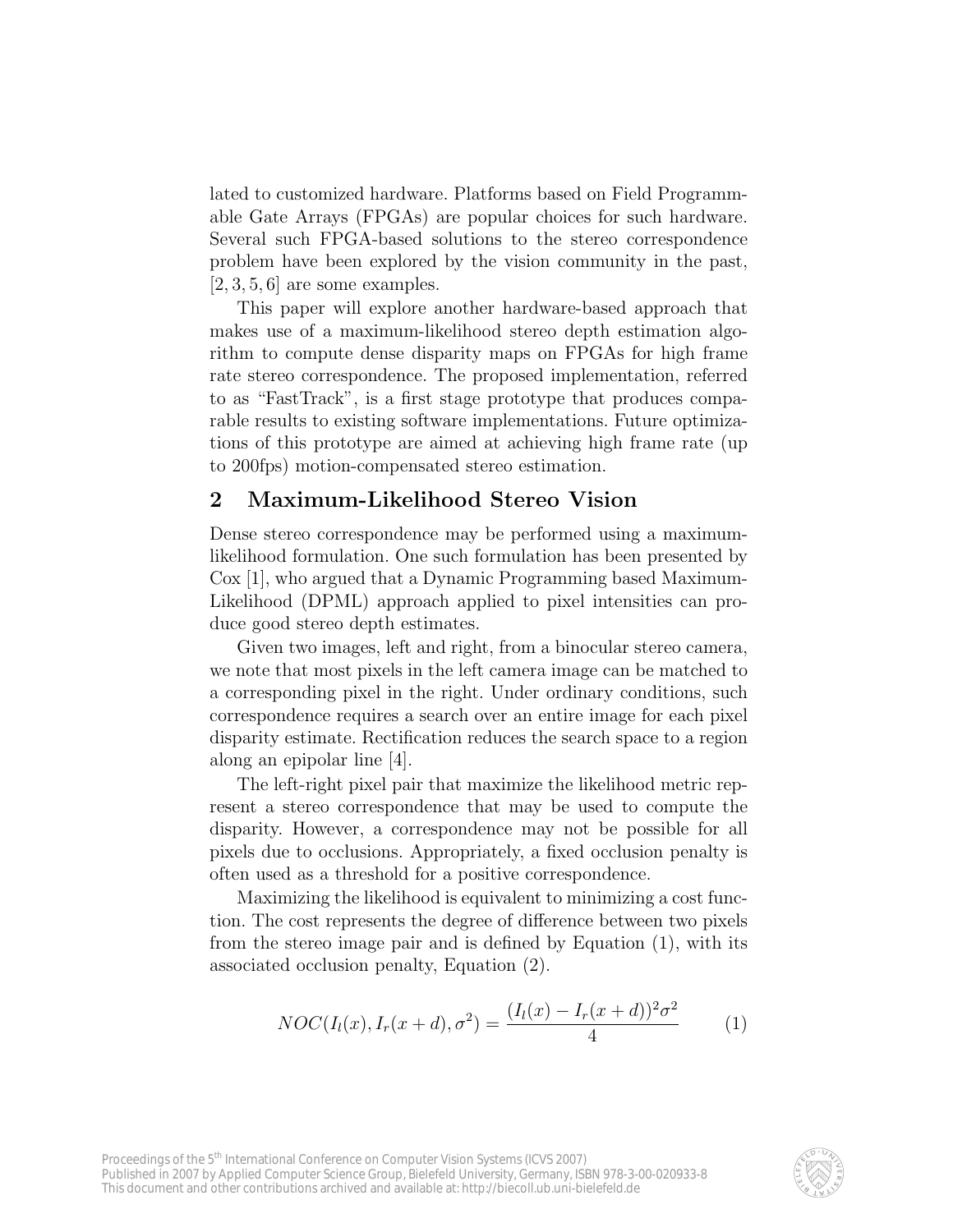$$
OC(P_d, \sigma^2, \phi) = \log \frac{P_d \phi}{(1 - P_d) \sqrt{\frac{2\pi}{\sigma^2}}} \tag{2}
$$

 $I_l(x)$  and  $I_r(x+d)$  represent pixel intensities at positions x and  $x + d$  along the scanlines of the left and right images respectively. The disparity,  $d = 0 \dots D - 1$ , indicates the offset corresponding to the search region  $(D)$  in the right image.  $\sigma^2$  represents the variance associated with camera sensor noise.  $P_d$  is the probability of each camera imaging a point in the scene, while  $\phi$  is the associated field of view. Generally the values  $P_d$ ,  $\phi$ , and  $\sigma^2$  may be fixed since they model the physical properties of the imaging system and scene.

The use of the comparison metric does not guarantee the best choice for matching pairs. In order to produce more accurate correspondences and to constrain the search space further, two assumptions are commonly made about pixels within a stereo image pair:

- 1. The Uniqueness Assumption: Which states that each pixel in the left image can be matched to no more than one pixel in the right.
- 2. The Monotonic Ordering Assumption: Which states that every pixel in the left image should match a pixel in the right in a monotonic ordering.

#### 2.1 The Algorithm

The two assumptions, along with the cost equations mentioned earlier, lead to a dynamic programming solution to the stereo correspondence problem. Listings 1 and 2 describe the algorithm associated with this DPML solution. The variable *NOC* is computed for each pixel in a scanline (along an epipolar line) using Eq. (1). The cost matrix, C, stores the cost comparisons between pixels in the left and right scanlines over a search region  $D$ . The indices,  $cl$  and  $cr$ , store the current pixel positions for the left and right scanlines respectively. The match matrix, M, stores indicators for occlusions or non-occlusions. Both  $M$  and  $C$  are  $N \times N$  matrices, where  $N$  is the number of pixels in a single image scanline of the stereo pair. Once computed, an optimal path is determined through the match matrix such that correspondence and occlusion results adhere to uniqueness and ordering assumptions.

## 3 Hardware Design

Software implementations of stereo correspondence algorithms generally operate at acceptable speeds for low frame rate stereo image

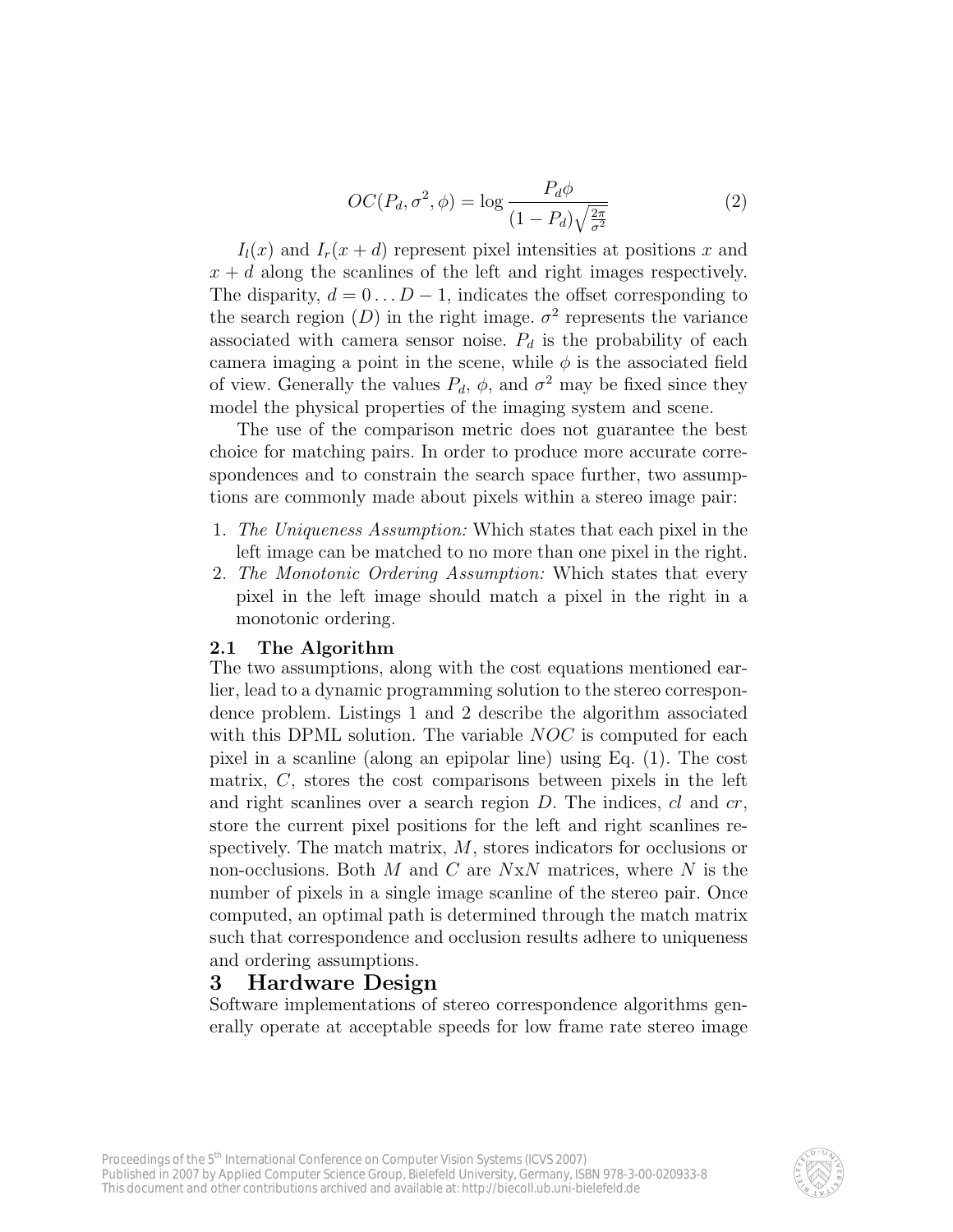```
\% Initialize match and cost matrices
for c = 1:NM(c, 1 : c) = 1; M(c, (c+1):N) = 2;C(c : N, c) = (((c - 1):(N-1))*OC);C(c, c:N)=(((c-1):(N-1))*OC);% For each pixel in a row compute NOC, OC
for cl = 2:Nfor cr = cl : ( cl -D )min1 = C(c r - 1, c l - 1) + NOC;min2 = C(c r - 1, c 1) + OC;min3 = C(c \rvert c1 - 1) + OC;C(\text{cr }, cl ) = \min(\min1, \min2, \min3) = \text{cmin};if (\min1=cmin) M(cr, c1)=0; \% No occlusion
         elseif (min2=cmin) M(cr, cl)=1; % Right occlusion
         elseif (min3=cmin) M(cr, cl)=2; % Left occlusion
```
Listing 1: The Cox DPML algorithm, first phase, in Matlab-like notation. Cost and match computations for each pixel location in a scanline, over a disparity range, D.

acquisition. At high resolutions and frame rates  $(\geq 30$  fps), the general purpose hardware and associated software overhead make it difficult, if not impossible, for these implementations to achieve real time performance. FPGAs provide a robust platform for development of hardware implementations of these algorithms for high frame rate camera systems. This section will discuss the design of FastTrack, an FPGA-based prototype aimed at eventually achieving high frame rate stereo correspondence using the Cox DPML algorithm.

#### 3.1 Algorithm Modifications

Typical FPGA development systems have resource limitations not encountered on general purpose PCs. These limitations necessitate the adaptation of stereo algorithms to minimize logic and memory usage. The DPML algorithm presented in Listings 1 and 2 can be modified to reduce this resource usage as shown in Listing 3, the FastTrack DPML algorithm.

We note that we need only represent two rows of the cost matrix at a time, since once the corresponding match matrix elements have been, the cost values are no longer needed. Cost matrix memory utilization is thus decreased from  $N^2$  elements to 2N elements in this algorithm. The reduction is significant considering that cost results may take as much as 16 bits per memory element. Since the

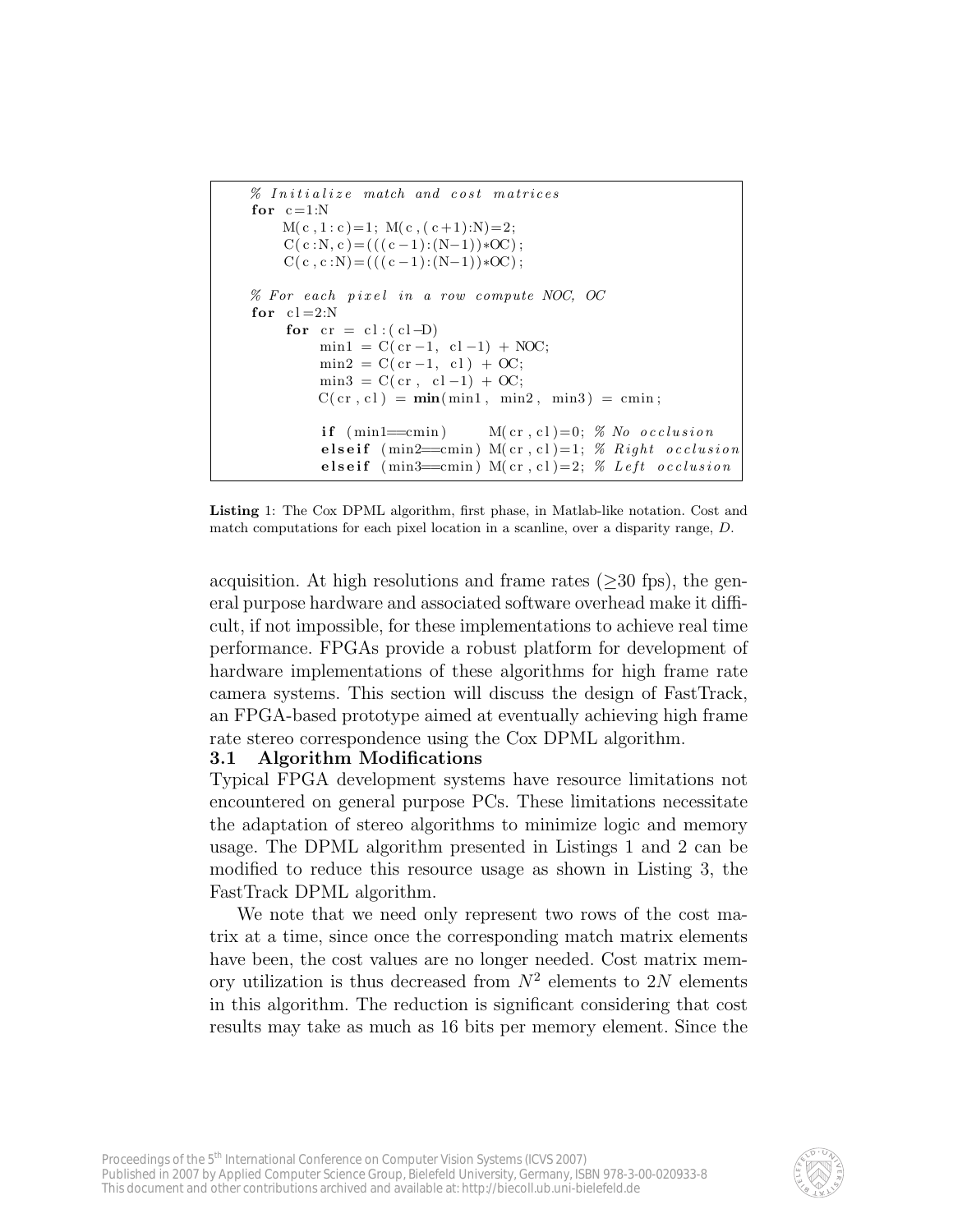```
p = N; q = N;
while (p \neq 1 & q \neq 1)
    if M(p, q) == 0DISP(q)=abs(p-q);
         OCC(q) = 0;p−−; q−−;
    e l seif M(p, q) = 1OCC(q) = 1; p--;elseif M(p, q) = 2OCC(q) = 1; q --;
```
Listing 2: The Cox DPML algorithm, second phase. Computation of optimal disparity values for pixels, in a scanline, relative to the left image of the stereo pair. Disparity/occlusion computations makes use of the cost/match computations in Listing 1.

 $N^2$  element match matrix only stores three distinct values (2 bits per element), its memory usage remains reasonable. Intermediate computations can be approximated by integer operations to reduce logic and memory usage further. Both the cost and match matrix sizes can be decreased even more by taking into account a maximum disparity range,  $d_{max} = max(D)$ .

## 3.2 Architectural Overview

The FastTrack DPML algorithm (Listings 2 and 3) may be translated to a high level hardware architecture (see Figure 1). Optimizations to this architecture are discussed in the next section.

Stereo image data is stored into off-chip memory by the camera system, and subsequently retrieved by the FastTrack hardware and stored in the Image Scanline Memory (ISM). The data is processed and results communicated to an external module via a Data Transfer Unit (DTU). Iterators in the ISM run through and compare left and right scanline pixels by computing associated costs through the Compute NOC (CNOC) module. The iterator addresses are resolved (via the Resolve Address & Data (RAD) unit) into indexing addresses for two dual port RAMs. These RAMs form a partial Cost Matrix Memory (CMM) of size: 16 bits by  $2N$  and store the intermediate minimum cost computations for the current ISM pixel addresses. The minimum cost value with and without occlusion penalty, is associated with an index value between 0 and 2 and stored in a 2 bit by  $N^2$  Match Matrix Memory (MMM). Once match values have been computed for all  $N^2$  elements of the MMM, a second set of iterators

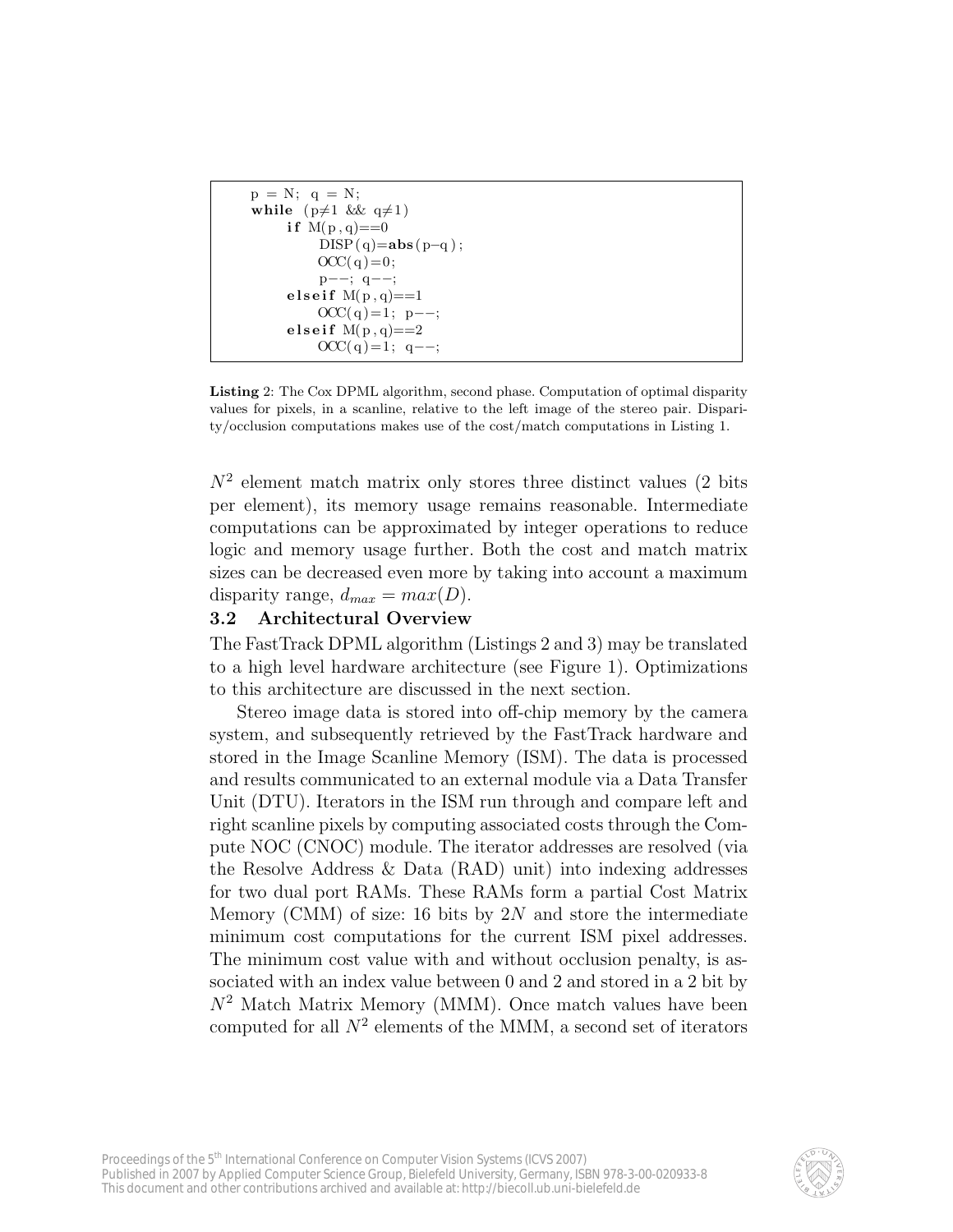```
\% Initialize match and cost matrices
M(1:N, 1:N) = 1;
mem(1, 1) = 0; mem(2, 1) = OC; mem(1, 2) = OC;
first_c cr_flg = false;% For each pixel in a row compute NOC, OC
for cl = 2:Nfor cr = cl : ( cl -D )current_mem = mod(cl-1,2)+1;if (current_mem = 1) previous_mem = 2;
          else previous mem = 1;
          if (first_ccr_f1g=true)
              mem( current_mem, cr -1)=(cl -1)*OC;
               first\_cr\_flg= false;C_c cr_1_c l_1 = \text{mem}(\text{previous} \dots \text{mem}), cr-1);C_c cr_1_c l = \text{mem} (current\_mem, cr - 1);C_c cr_c l_1 = \text{mem}(\text{previous\_mem}, cr);min1 = C_c cr_1_c l_1 + NOC;min2 = C_c cr_1_c l + OC;min3 = C_c cr_c l_1 + OC;C_c cr_c l = \min(\lceil \min_1, \min_2, \min_3 \rceil);mem(current_{mem}, cr)=C_{-}cr_{-}cl;
          if (c = c]mem(current_mean, i+1)=cr *OC;first\_cr\_flg=true;if (\text{min1}=-C_{-}cr_{-}cl) M(c\,r_{,}cl)=0;elseif (min2=CC_c r_c l) M(c r, c l)=1;elseif (min3=CC_c r_c l) M(c r, c l) = 2;
```


in the Compute Disparity (CD) module run through an optimum matching pixel pathway. At each iteration, the optimum pathway is used to compute the disparity and occlusion values of the particular pixel in the scanline. Data processing occurs sequentially, searching exhaustively over all pixels in the image scanline. This sequential processing is controlled by a centralized state machine.

## 3.3 Architectural Improvements and Timing Analysis

The standard FastTrack architecture (Figure 1), alone, cannot perform high frame rate stereo correspondence. However, certain opti-

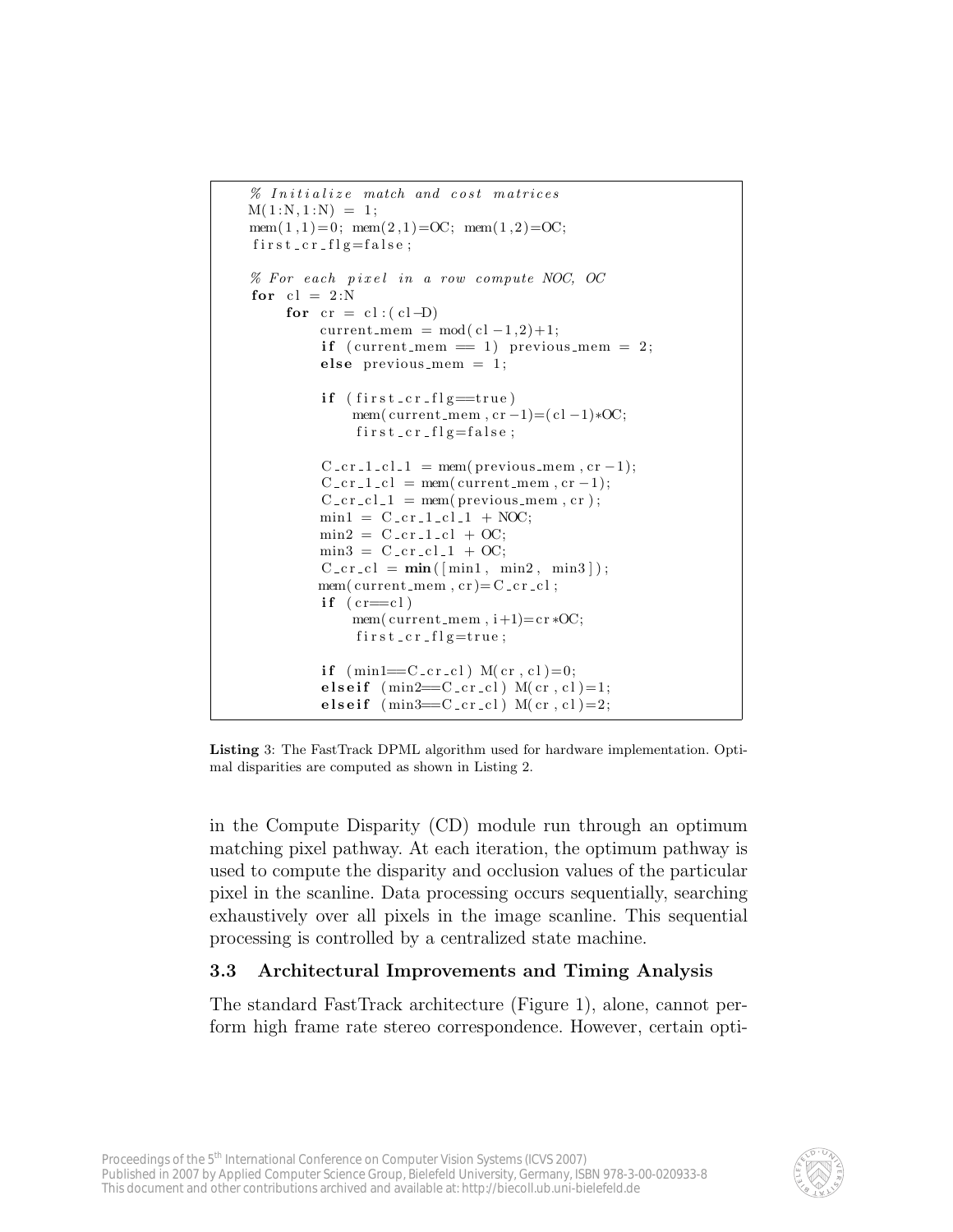

Fig. 1. High level architecture for the DPML-based FastTrack stereo correspondence hardware.

mizations can improve timing characteristics enough to achieve high frame rates (i.e.  $\geq$  30fps). These optimizations are listed below:

- 1. Pipelining: Increases clock frequency  $(f_{clk})$  by reducing combinational path delays. These delays are particularly long through the CNOC, CM, RAD path of the design. These delays can be reduced from 21ns to 10ns.
- 2. Parallelization: Decreases processing by computing disparities for multiple scanlines simultaneously. The use of two copies  $(P = 2)$ of the FastTrack architecture in Figure 1, for example, cuts the processing time of a stereo pair in half. Better still, pixel rates can be achieved if all pixel-wise comparisons are done in parallel as scanline pixels arrive.

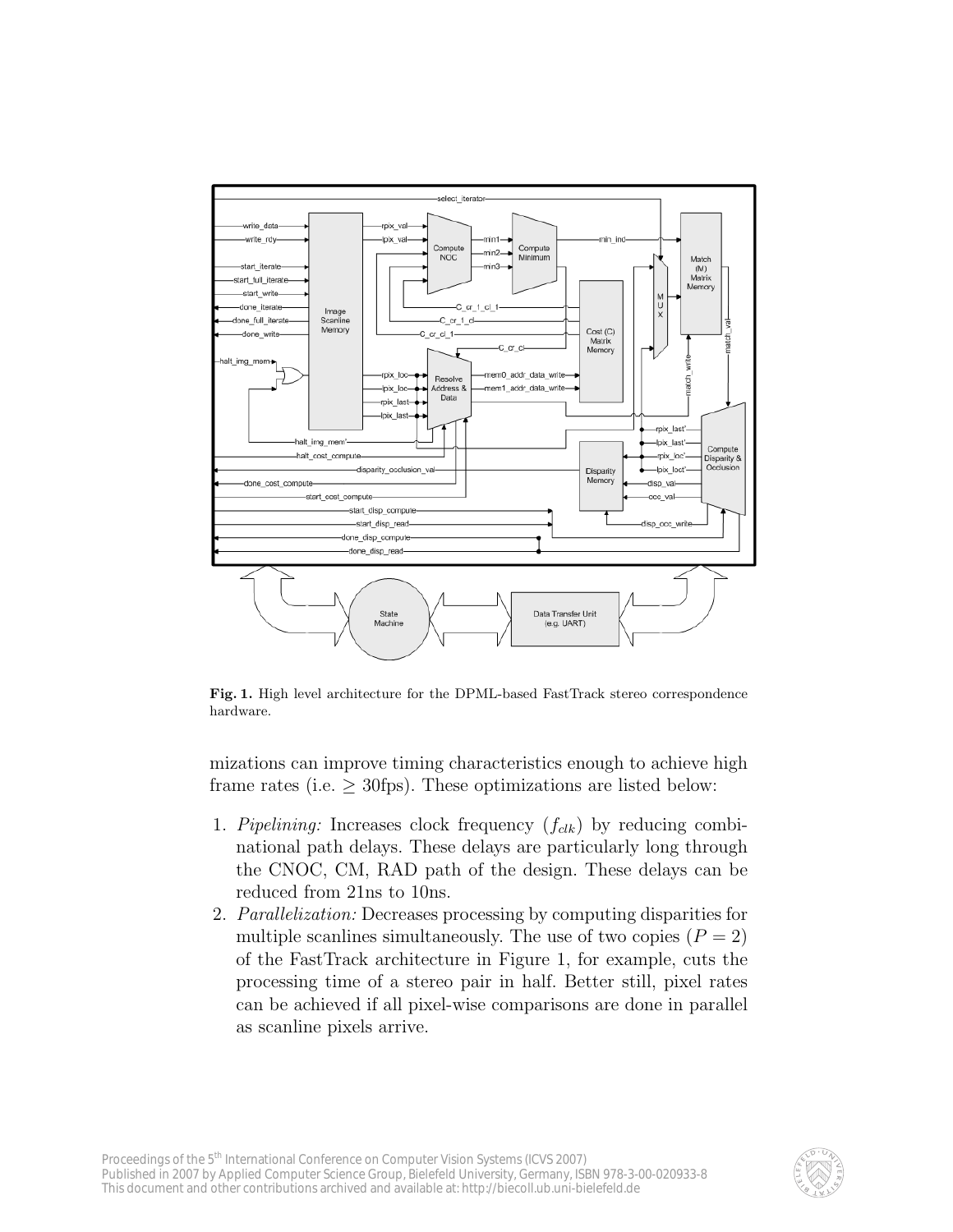3. Reduced Pixel by Pixel Sequential Processing: Increases processing by limiting correspondence search to a maximum disparity,  $d_{max}$ . Fewer memory transfers and cost computations are required. Additional improvements can be made by limiting the number of clock cycles  $(rw_{dk})$  required, to read previous and write current cost computations.

Timing characteristics can be analyzed to determine frame rates for stereo correspondence results. Equations 3 and 4 provide a generalized model for computing these rates, with no optimization and with optimization respectively. The value M represents the number of scanlines, while the value N represents the number of pixels per scanline.  $d_{max}$ ,  $f_{clk}$  and  $rw_{clk}$  refer to the maximum disparity, clock frequency, and RAM read/write clock cycles (per cost computation). The variable P indicates the level of parallelization.

$$
R_{noop}(M, N, f_{clk}) = \frac{f_{clk}}{M(4N + N^2)}
$$
\n(3)

$$
R_{op}(M, N, P, f_{clk}, d_{max}, rw_{clk}) = \frac{Pf_{clk}}{M(5N + rw_{clk}d_{max}N)}
$$
(4)

Algorithmic and architectural changes, that incorporate motion based constraints for depth estimation, can provide additional improvements in timing and accuracy.

## 4 Results

FastTrack stereo correspondence frame rates are compared to those of the original Cox algorithm [1] and MATLAB software equivalents. Frame rates for the hardware optimizations, discussed earlier, are computed using equation (4) with parameters:  $P = 2$ ,  $rw_{clk} = 1$ ,  $d_{max} = 16$ ,  $f_{clk} = 100Mhz$ . The results can be found in Table 1.

Figure 2 and Table 2 provide a comparison of the hardware and software stereo correspondence results on the standardized Tsukuba and Venus image sequences. Comparisons were made to SSD, correlation, and DPML software implementations. These results clearly demonstrate that FastTrack hardware provides superior stereo estimation to SSD and correlation. More exhaustive results comparing stereo algorithms have been compiled by Scharstein *et al.* in [7].

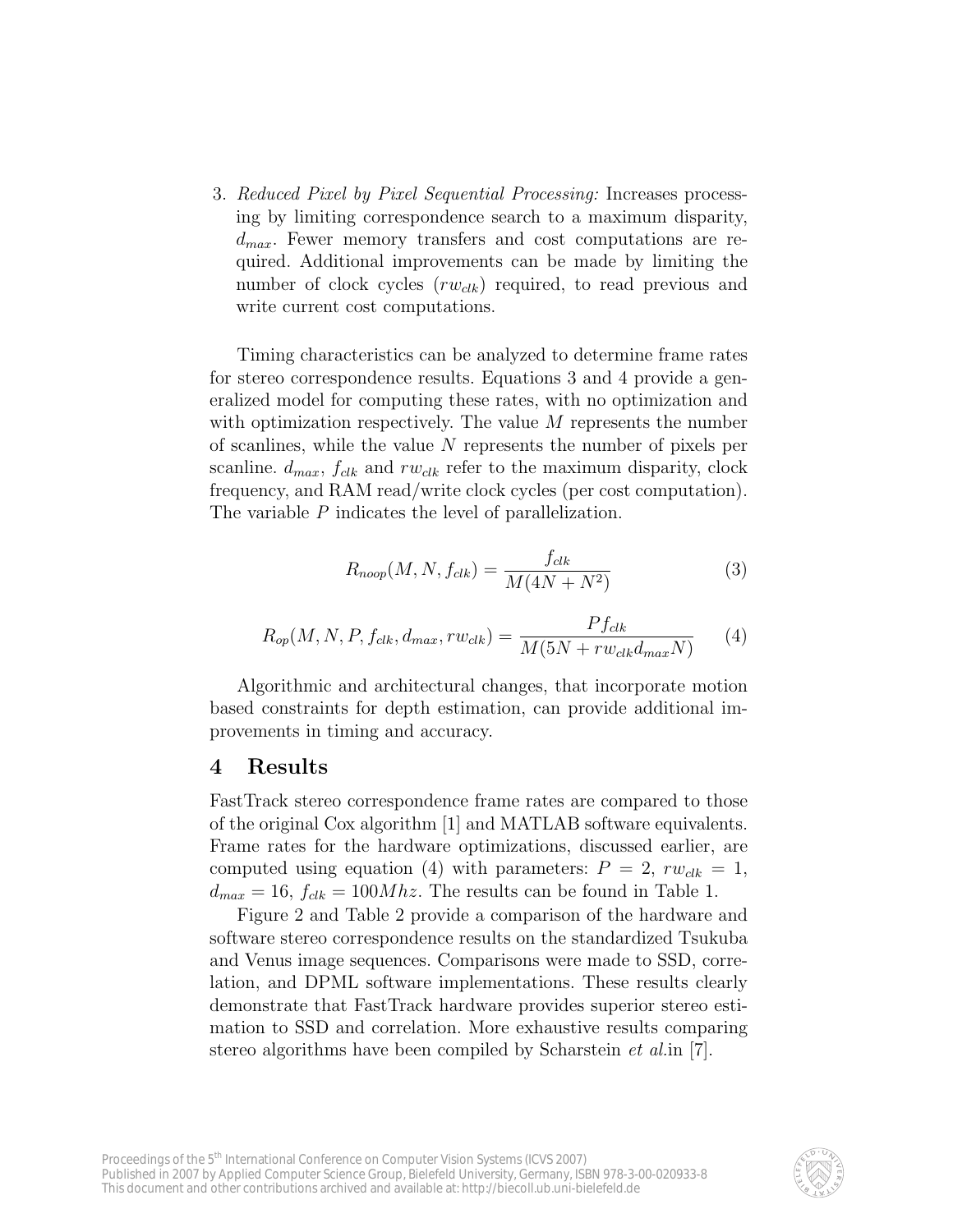| Algorithm                | $f_{clk}$ | Img. Resolution  | Frame Rate $(R)$   |
|--------------------------|-----------|------------------|--------------------|
| FastTrack (un-optimized) | 47 Mhz    | $384 \times 288$ | $1.10$ fps         |
| FastTrack (un-optimized) | 47 Mhz    | $512 \times 512$ | $0.35$ fps         |
| FastTrack (optimized)    | $100$ Mhz | 384 x 288        | 86.12fps           |
| FastTrack (optimized)    | $100$ Mhz | $512 \times 512$ | 36.33fps           |
| DPML MATLAB software     | 3.70 GHz  | 384 x 288        | $7.69x10^{-3}$ fps |
| DPML Cox software        | $35$ Mhz  | $512 \times 512$ | $0.03$ fps         |
| DPML Cox software        | 3.70 Ghz  | $512 \times 512$ | $3.15$ fps         |
|                          |           |                  |                    |

Table 1. A comparison of frame rates for hardware/software implementations of the DPML algorithm

| Algorithm         |         | <b>RMS</b> Error |          | % Bad Pixel Match |  |
|-------------------|---------|------------------|----------|-------------------|--|
|                   | Tsukuba | Venus            | Tsukuba  | Venus             |  |
| FastTrack         | 0.9431  | 2.5345           | $5.03\%$ | 13.17\%           |  |
| DPML Cox $et$ al. | 0.9899  | 2.6662           | 5.33\%   | 13.58%            |  |
| Correlation       | 1.8015  | 3.7353           | 10.28\%  | 20.71\%           |  |
| <b>SSD</b>        | 3.6852  | 6.4253           | 29.10\%  | 48.50%            |  |

Table 2. A comparison of stereo correspondance results for common hardware stereo algorithms. Comparison is to ground truth disparities using Root Mean Squared (RMS) error and % pixels incorrectly matched.

# 5 Conclusion

The FastTrack hardware implementation of the Cox et al.[1] dynamic programming stereo correspondence algorithm (DPML) is a first stage prototype that can achieve results comparable to other algorithms. Future improvements aim to yield higher frame rate depth estimation by optimizing timing characteristics. The single most important lesson learned is that left-right pixel comparisons must happen in parallel as pixel arrive to achieve the best processing rates. Combined with motion based constraints, these optimizations hold the promise of accurate and high speed (up to 200fps) stereo depth estimation.

The authors would like to acknowledge financial support from Ontario Centres of Excellence, and equipment provided by CMC Microsystems.